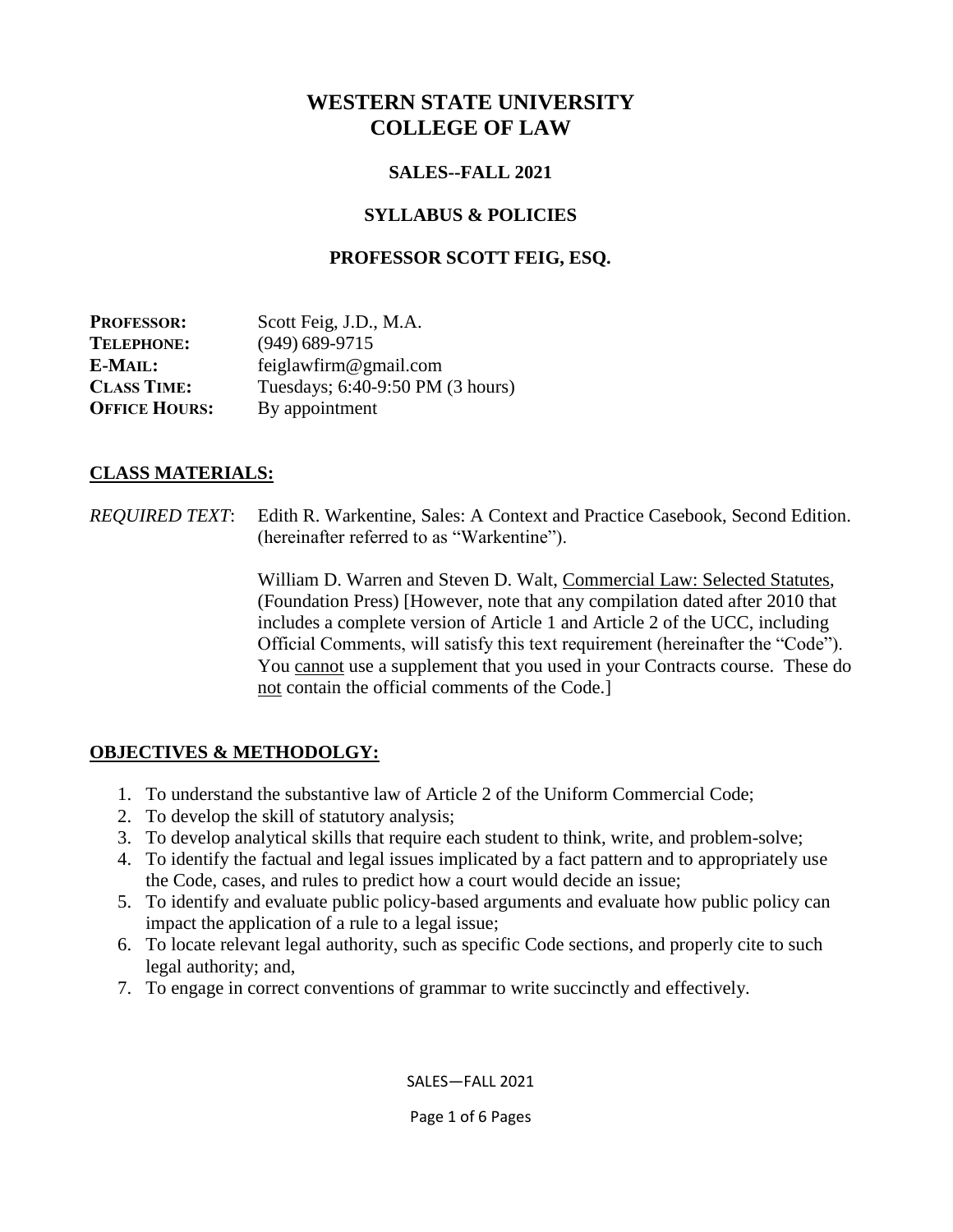*The case method:* The textbook contains cases, notes, and questions. Students are responsible for reading and briefing the case material in all assigned chapters.

*The problem method:* The textbook contains problems in each chapter. Specific problems will be assigned but may not be discussed in class. Students are required to prepare answers to all assigned problems.

*The statutory method*: Sales is a "statutory" intense course. Students will be dealing with selected sections of the Code in each class. In order to assist each student to develop statutory interpretation skills, the Code will be reviewed and discussed during class.

*The application method:* Problems will be presented during class that will require application of fact patterns to specific Code sections.

# **CLASS PARTICIPATION & ATTENDANCE:**

(A)*Class Participation:* Students are expected to be prepared for class, which includes:

- 1. Students are expected to complete the required reading and assigned problems.
- 2. Students are expected to prepare a WRITTEN BRIEF for each of the cases in the assigned reading. "Book Briefing" is not a "written brief."
- 3. Students are expected to prepare written responses to all of the problems in the assigned reading.
- 4. Students are expected to be able to recite/brief a case in front of the class from the assigned reading.
- 5. Students are expected to participate in all class discussions.
- **Note: Unpreparedness** will be marked as an "**absence**" for that class period. **Late** to class will be marked as an "**absence**" for that class period.
	- (B) *Attendance:* You must be in your assigned seat before the start of the class. Attendance will be taken daily in class by circulation of an attendance sheet for students to sign. Once class begins, please do not leave the room except for emergencies or medical reasons. It is imperative that you ensure that you sign the attendance sheet when you are present and ontime. If you are late to class, do not sign the attendance sheet. You must not sign the attendance sheet for any other student. You are responsible for keeping track of your own absences.

If you incur **more than 2 (two) absences**, you will be withdrawn from the course and receive a failing grade, which is in accordance with the policies of Western State College of Law.

**//**

**//**

SALES—FALL 2021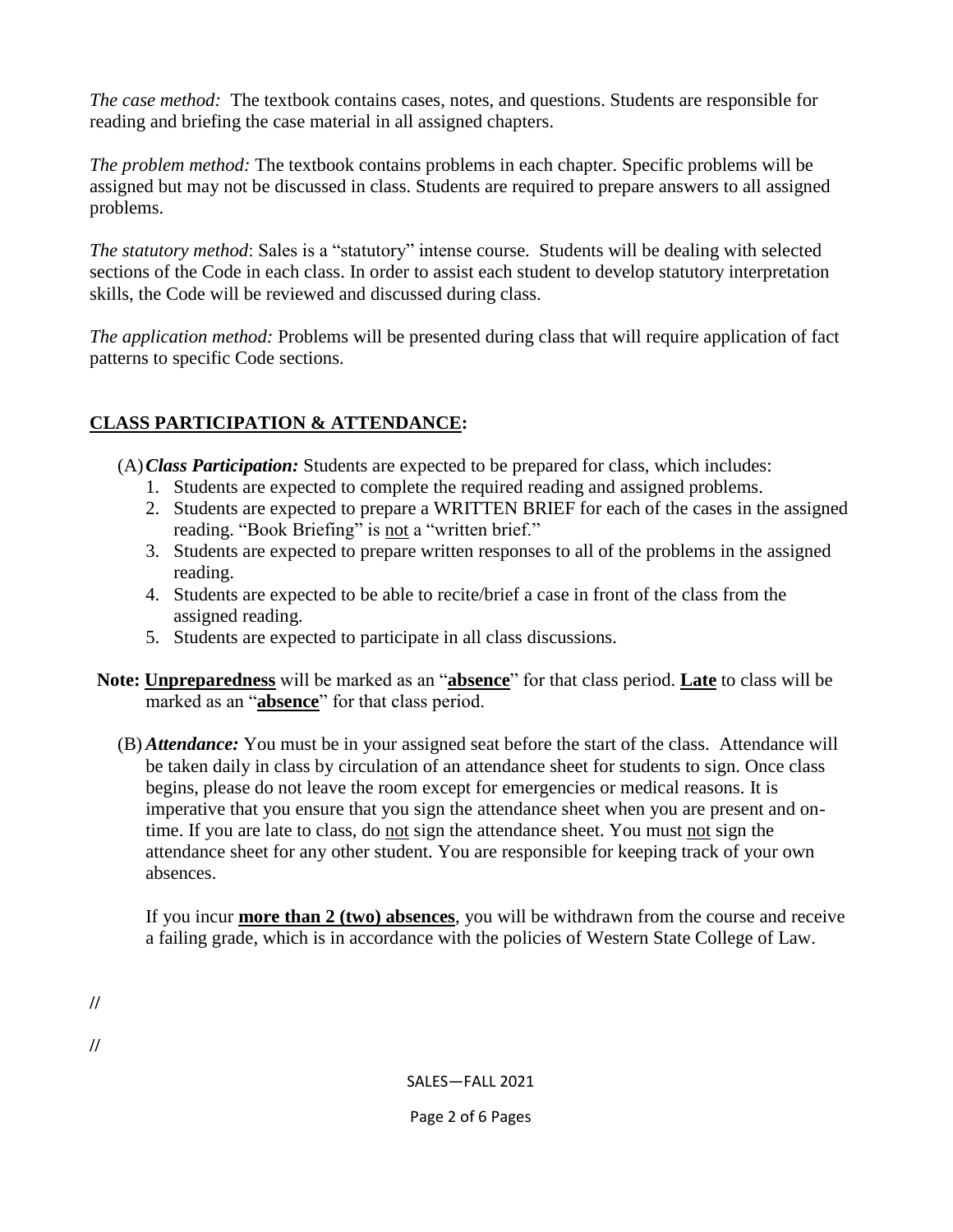#### **ADDITIONAL RULES:**

(A)*Seating Chart:* A seating chart will be circulated. Please print your name legibly for the permanent seat that you choose. If you later wish to change your seat, please notify me in advance so I can consider your request and make any appropriate changes to the chart.

#### (B) *Electronic Devices*:

- 1. *Computer Use:* You may use a personal computer during class for note taking only. Students are prohibited from being on the Internet, checking email, playing games, texting, accessing social media, instant messaging, or the like. If a student violates this rule, the professor reserves the right to prohibit computer use in class for every student. If your class assignments, such as briefed cases and written problems, are on your computer (and not printed), you must have the document open at the start of the class.
- 2. *Cell Phones:* Shut-off or silent cell phone before the class begins. Students are prohibited from using cellphones in class. However, if you have a genuine exigency requiring you to monitor your cellphone for an urgent text or email message, please seek my permission in advance off that particular class.
- 3. *Audio/Video Recording and Photographs:* Taking or transmitting photographic images during class, or recording or transmitting audio or video of any portion of any lecture, comments, or remarks by the instructor is prohibited absent the instructor's advance written permission.
- 4. *Commercial Materials:* You may not recite from commercial outlines, briefs, or other commercial study aids. If you bring these materials to the classroom, they must be closed at all times.

**Note:** A violation of any of these policies may result in ejection of an offending student from the class, his or her being deemed "absent" and/or a negative "class-participation" grade, in addition to any other remedy or penalty available under the rules of the university or under state and/or federal law.

| $\frac{1}{2}$ |                                 |
|---------------|---------------------------------|
| $\frac{1}{2}$ |                                 |
| $\sqrt{}$     |                                 |
| $\frac{1}{2}$ | "ASSIGNMENTS" ON FOLLOWING PAGE |
| $\frac{1}{2}$ |                                 |
| $\frac{1}{2}$ |                                 |
|               | SALES-FALL 2021                 |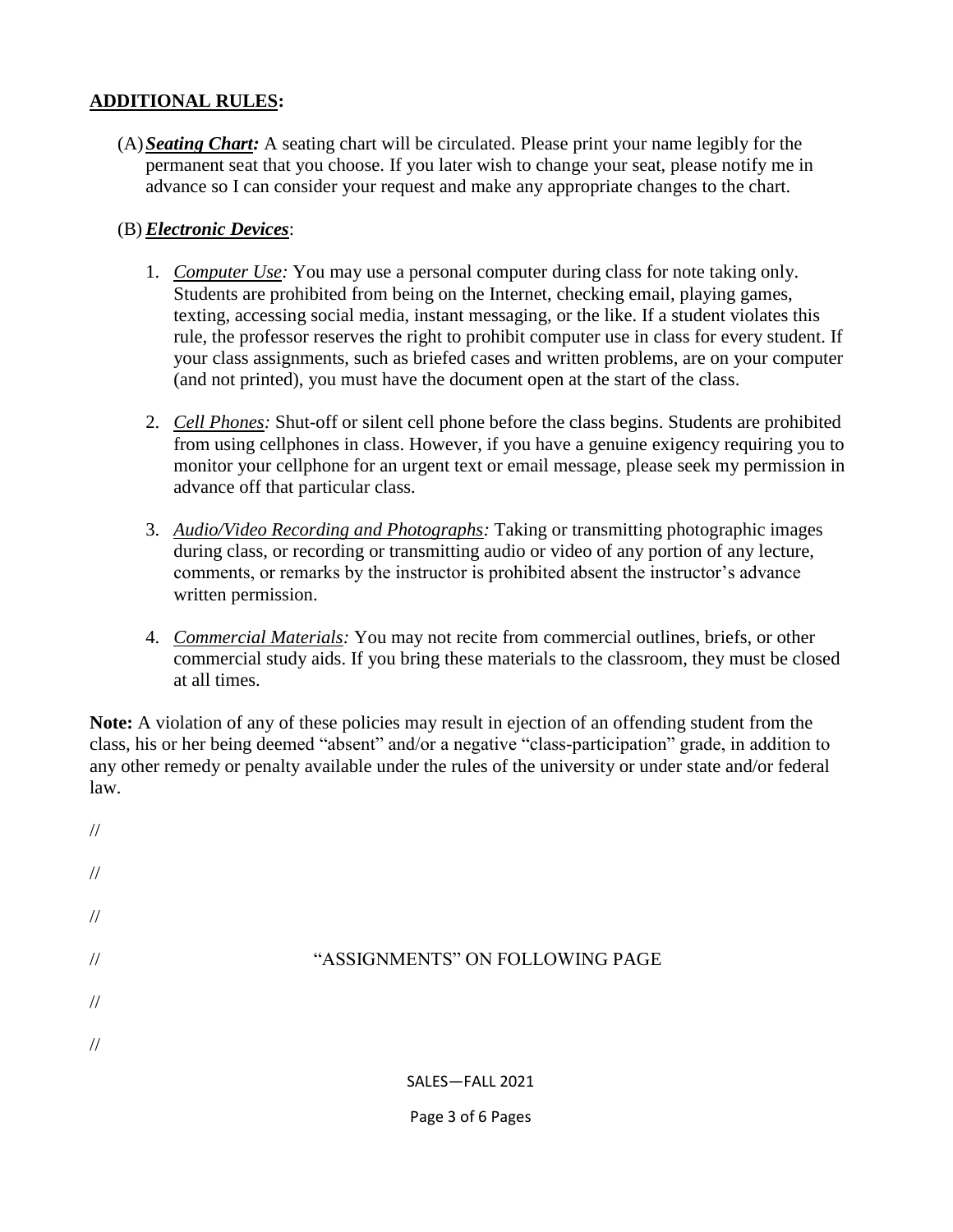**ASSIGNMENTS:** Below are the following assignments for Sales—Fall 2021. You are expected to read the Code sections and the Official Comments that correspond to the material being studied each week. In addition, the CALI lesson must be completed before the start of that week's class. **The assignments are designed so you are expected to complete at least two hours of preparation for every one hour of class time**.

**Note:** Class coverage of the reading assignments is fluid, which means that we may not always cover all of the assigned material during the scheduled class period. As such, it is your responsibility to make sure you are prepared for each class. Always review the current assignment before arriving to class. Also, it your responsibility to check the TWEN site for changes to the Assignments, as the Assignments are subject to change.

| <b>SALES</b><br><b>READING ASSIGNMENTS</b><br><b>Fall 2021</b> |                                                                    |                                                                                                                                       |                                                         |  |  |
|----------------------------------------------------------------|--------------------------------------------------------------------|---------------------------------------------------------------------------------------------------------------------------------------|---------------------------------------------------------|--|--|
| <b>Class</b>                                                   | <b>Reading Assignment</b>                                          | <b>Class Discussion Topic(s)</b>                                                                                                      | <b>Recommended</b><br><b>CALI Lesson</b>                |  |  |
| Class 1                                                        | Warkentine Preface,<br>Chapters 1-3                                | Introduction to Course, Introduction to<br>the Uniform Commercial Code,<br>Statutory Analysis; Article 2 Overview,<br>Article 2 Scope |                                                         |  |  |
| Class 2                                                        | Warkentine Chapter 4                                               | <b>Contract Formation</b>                                                                                                             | Formation of<br>Contracts under<br><b>UCC</b> Article 2 |  |  |
| Class 3                                                        | Warkentine Chapter 4                                               | Contract Formation (cont'd)                                                                                                           |                                                         |  |  |
| Class 4                                                        | Warkentine Chapter 5<br>Warkentine Chapter 6                       | <b>Contract Defenses;</b><br><b>Begin Contract Terms</b>                                                                              |                                                         |  |  |
| Class 5                                                        | Warkentine Chapter 6<br>Selected Statutes,<br><b>Magnuson Moss</b> | Contract Terms: Warranties, Warranty,<br>Fed. Magnuson Moss (scope),<br>Disclaimers and Remedy Limitations                            | Warranties                                              |  |  |
| Class 6                                                        | Warkentine, Chapter 7                                              | Contract Terms: Express Terms,<br>Interpretation, and the Parol Evidence<br>Rule                                                      | The Parol<br>Evidence<br>Rule                           |  |  |
| Class <sub>7</sub>                                             | Warkentine, Chapter 8                                              | <b>Contract Terms: Gap Fillers</b>                                                                                                    |                                                         |  |  |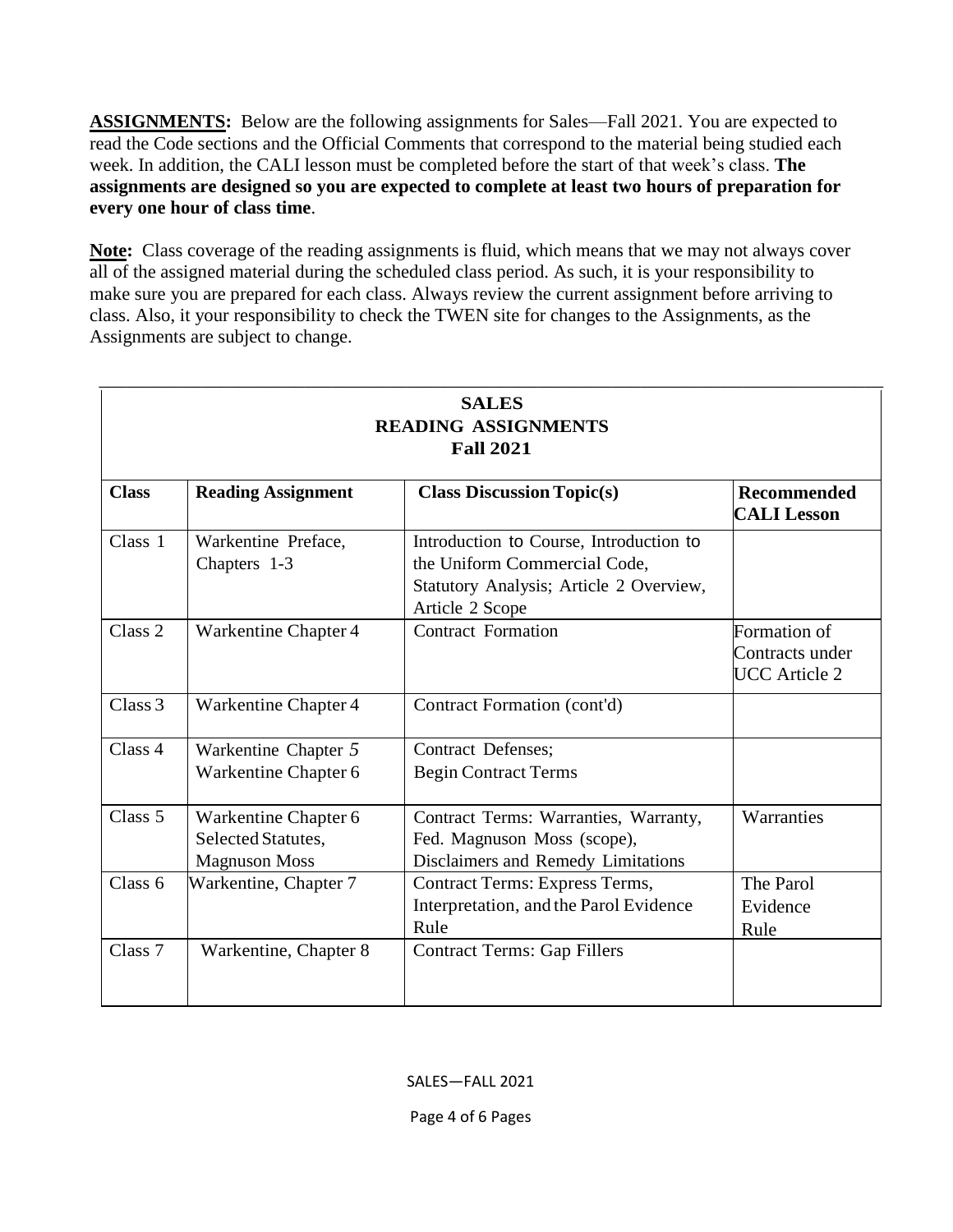| Class 8  | <b>Midterm Exam</b>                                          | Covers all chapters to date                                     |                                                                                                                                                              |
|----------|--------------------------------------------------------------|-----------------------------------------------------------------|--------------------------------------------------------------------------------------------------------------------------------------------------------------|
|          | Warkentine, Chapter 9                                        | <b>Begin Contract Performance</b>                               |                                                                                                                                                              |
| Class 9  | Warkentine, Chapter 9                                        | <b>Contract Performance</b>                                     |                                                                                                                                                              |
| Class 10 | Warkentine, Chapter 10<br>Warkentine, Chapter 11             | <b>Excuses for Non-Performance</b><br><b>Breach of Contract</b> |                                                                                                                                                              |
| Class 11 | Warkentine, Chapter 12                                       | Remedies                                                        | <b>UCC</b> Remedies:<br>An Introduction                                                                                                                      |
| Class 12 | Warkentine, Chapter 12<br>(cont'd)<br>Warkentine, Chapter 13 | Remedies (cont'd)<br><b>Advance Issues</b>                      | <b>UCC</b> Remedies:<br>Buyer's Remedies<br>When the Seller is<br>in breach.<br><b>UCC</b> Remedies:<br>Seller's Remedies<br>When the Buyer is<br>in Breach. |
| Class 13 | Warkentine, Chapter 14                                       | <b>Sales Problems</b>                                           | <b>Exploring Article</b>                                                                                                                                     |
| Class 14 | Review                                                       | Sales Problems (cont'd)                                         |                                                                                                                                                              |

# **EXAMINATIONS AND GRADING:**<br>1. Mid-Term Exam: 20% (twen

- 20% (twenty percent) of your grade for the course; and,
- 2. Final Exam: 80% (eighty percent) of your grade for the course.

All exams are closed-book. You will not be permitted to use the Code during the exam. So, it behooves you to start your outline early and to update it regularly so you can quickly reference the Code sections from your memory to apply to specific issues raised in the exams. The mid-term exam will be a 1  $\frac{1}{2}$  or 2 hour exam scheduled during Week 8 of the class. The final exam will be scheduled for 3 (three) hours.

## **WESTERN STATE COLLEGE OF LAW—PROGRAMMATIC LEARNING OUTCOMES:**

Western State College of Law Programmatic Learning Outcomes (PLOs), attached.

### **COURSE LEARNING OUTCOMES:**

1. **Analytical Reasoning:** Analyze issues objectively, interpret and synthesize data and ideas, and develop feasible, flexible, and creative solutions to real world problems.

SALES—FALL 2021

Page 5 of 6 Pages